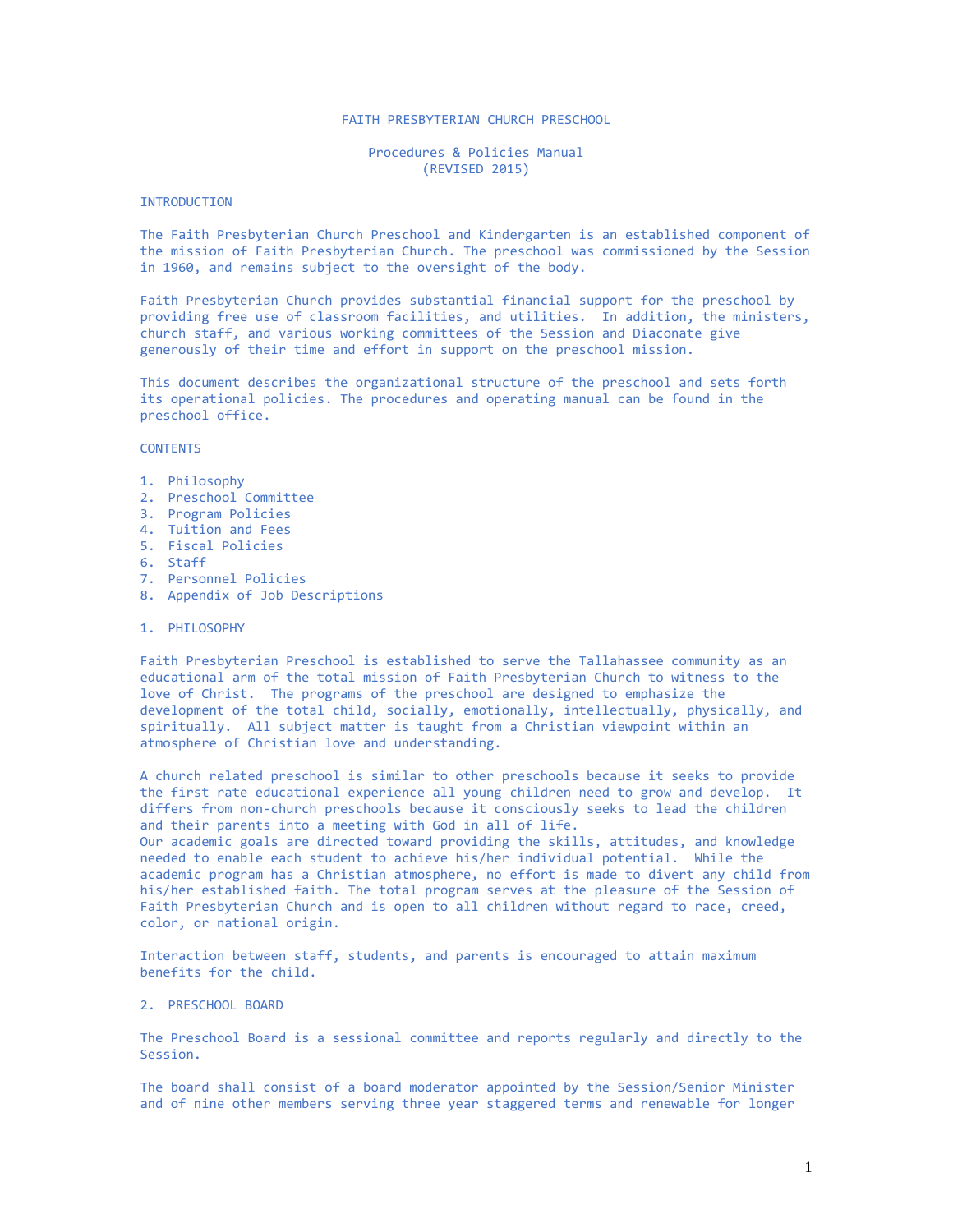when agreed upon by the preschool director, preschool moderator, and board member. At least two of these members shall be from the Session, and at least one from the Diaconate if possible. All members of the board are recommended by the preschool board moderator in consultation with the preschool director and are appointed by the Session.

The director of Christian education shall serve as the church liaison and should receive notice of all meetings of the board or of its sub-committees.

The Preschool Board is responsible for setting policy of the preschool, appointment of personnel, establishment of personnel policies including salaries, approval of curriculum, and establishment of fees to operate the school. The preschool director is subject to the oversight of the preschool board.

The board shall operate through three standing sub-committees appointed by the moderator.

The Finance Subcommittee shall be responsible for the development of recommendations to the board of an annual budget, for any amendment of that budget during the year, and for general oversight of the financial condition of the preschool. It shall, in cooperation with the Personnel Subcommittee, adopt a salary plan for all employees of the preschool.

The Personnel Subcommittee shall be responsible for developing and recommending personnel policies under which the preschool will operate, reviewing with the director all personnel matter including evaluation of all staff, an annual evaluation of the director, and for the purpose of conducting hearings of any grievances or special circumstances/accusations against a teacher or staff person.

The Program Subcommittee shall be responsible for developing and recommending policies related to the preschool program, its curriculum and activities. This sub-committee will annually review the program, its curriculum and activities to ensure that they are consistent with the stated philosophy of this preschool.

## 3. PROGRAM POLICIES

Faith Preschool shall consist of the following classes as needed and subject to change with the enrollment demand. -One class toddlers (20 – 24 months) 2 days – Tuesday/Thursday – Full enrollment at 8. -One class 2 year 2 days – Tuesday/Thursday-Full enrollment at 12. -Two classes 2 year 3 days-Monday/ Wednesday/ Friday-Full enrollment at 12. -One class 3 year 3 days-Tuesday/Thursday-Full enrollment at 16. -One class 3 year 5 days-Monday-Friday-Full enrollment at 16. -One class 3 year 3 days-Monday, Wednesday Friday-Full enrollment at 16. -Three classes VPK-Monday through Friday-Full enrollment at 16. -One class Kindergarten-Monday through Friday-Full enrollment at 16.

Each class shall be taught by a certified teacher and an assistant teacher, depending on the number of students. The school day shall be from 8:45 a.m. to 12:15. The school day for Kindergarten is from 8:45 a. m. to 12:15.

The preschool will maintains a current operating license through the Department of Children and Families and maintain compliance with accreditation standards through the National Association for the Education of Young Children.

The director shall have overall responsibility for development of curriculum and activities appropriate to each grade level, subject to the overseeing of the Preschool Board.

There will be an extended Lunch Bunch program until 2:00 p.m. for an additional fee. There will be an early morning program from 8-9:00 for an additional fee. There will be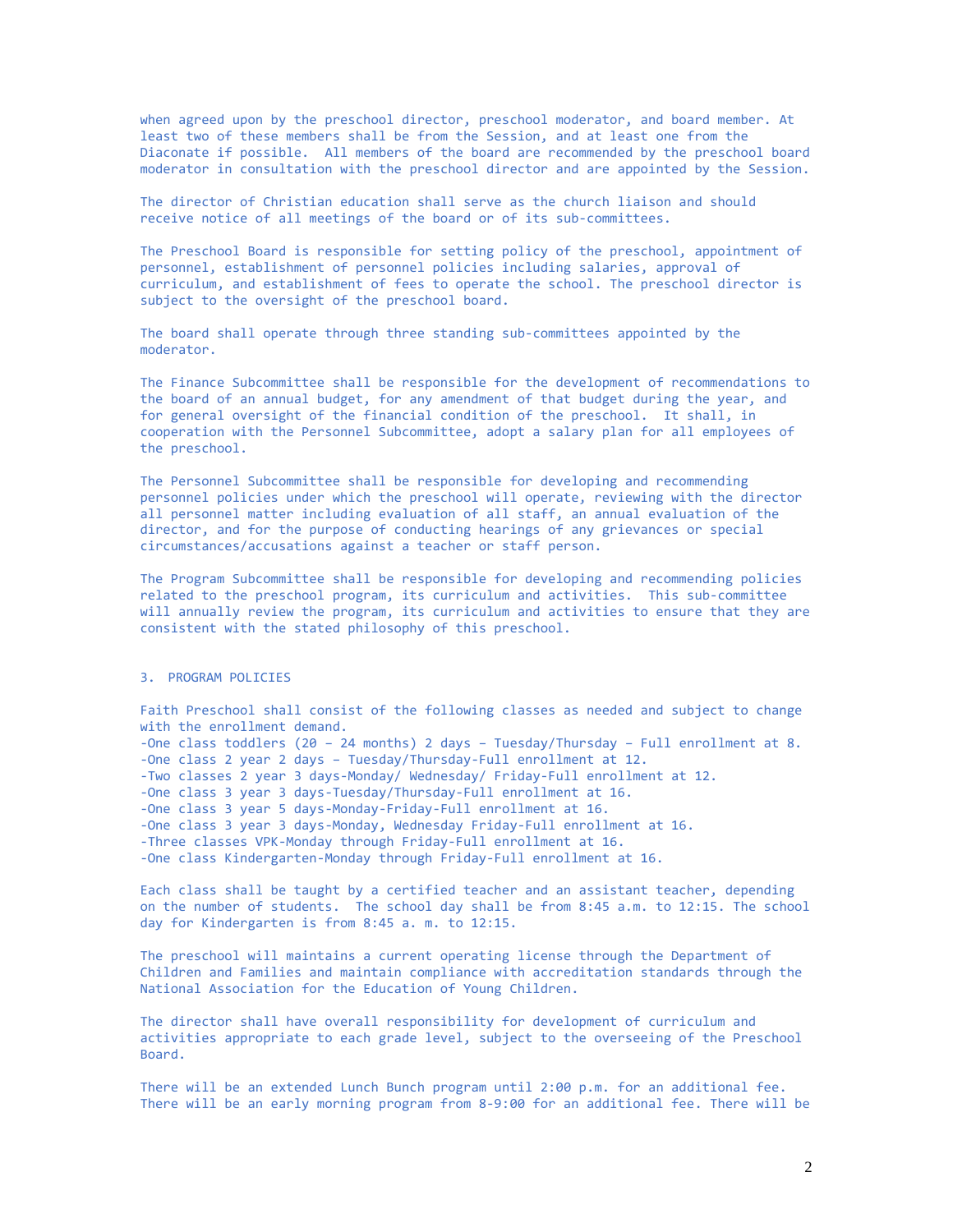no refunds given unless there is an illness. Teachers are compensated for the additional hours.

A contingency fund shall be established to be used as an emergency fund for tuition when enrolled students' fees are unpaid due to emergencies (i.e., illnesses, accidents, etc.). The preschool board must approve use of more reserve funds.

A scholarship fund will be included in the yearly budget as part of the operating costs. A sub-committee of the preschool board (director and/or 2 board members) will review, deny or grant financial aid to qualified applicants based on income, # of dependents, employment, special circumstances of divorce or hardships due to health or loss of employment. The scholarship process must remain confidential at all times. Donations given to the fund or preschool may be designated for individual students. These donations will be kept confidential and should not be disclosed for any reason.

The preschool will be closed for operation when the church facility or fellowship hall serves as an emergency shelter for evacuation or emergency situations. In the event of an emergency, the minister or his/her designee should immediately contact the preschool director of such action. Preschool rooms should remain locked. In the event that the preschool rooms are deemed necessary for additional shelter or space, the minister or his/her designee should notify the preschool director in order for the director and her staff to secure and safeguard the classroom, its supplies and equipment.

#### 4. TUITION AND FEES

To the extent possible, the preschool program shall operate on a self sustaining basis A registration fee is required upon enrollment. The fee is non-refundable. There will be a service charge for all-late fee payments and a bank charge for any returned checks.

Full-time staff/teachers will receive a 50% discount on tuition for one child attending Faith Preschool. Teachers with more than one child enrolled will receive a discount on one child only. Teachers working 2/3 days a week will receive a discount in proportion to the number of days they work. Teachers with a grandchild attending preschool will receive a 25% discount. Church program staff that work fulltime will receive a 25% tuition discount.

## 5. FISCAL POLICIES

The preschool board each year shall provide the Session with a detailed, comprehensive operating budget that reflects anticipated revenues from tuition and fees set by the committee, and projects estimated expenditures in reference to salaries, equipment, supplies and other necessary operational expenses.

The preschool board shall limit fees to only those necessary for operation of the preschool during that year, and to maintain a reasonable emergency reserve fund. The preschool board must approve use of the emergency reserve funds.

All preschool monies shall be maintained in a separate account. Financial records are to be maintained using generally accepted accounting principles. A financial statement and preschool board minutes should be submitted to the Session monthly. The financial records, projected income, budget, and fixed asset schedules shall be reported to the Session annually. An independent accounting firm will analyze internal control procedures and a report of recommendations to improve the accounting system will be submitted to the Session annually.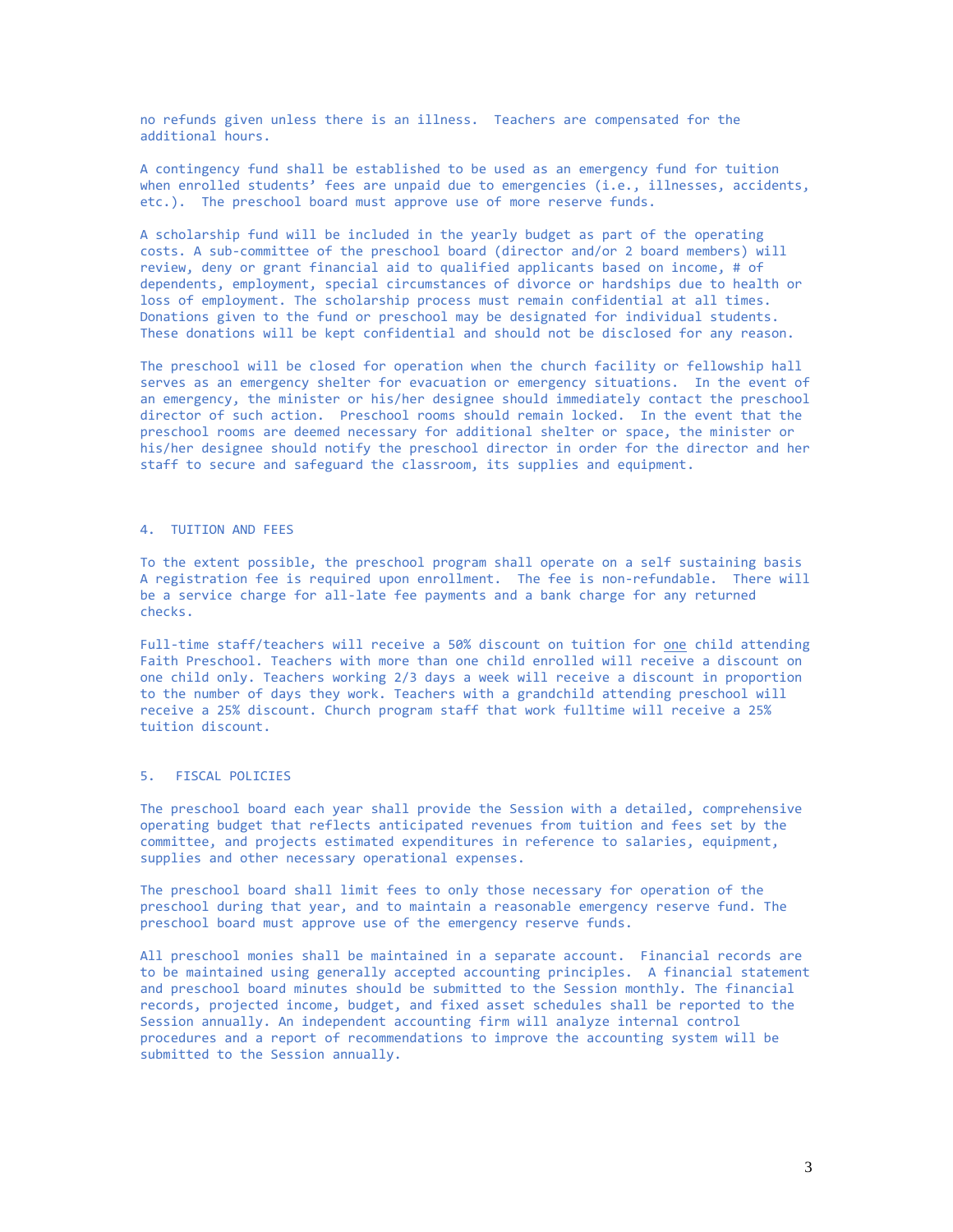Fundraising ideas must be approved by the session. Solicitation of funds to benefit any single/individual group is prohibited. Fundraising money shall be deposited into the preschool operating funds unless otherwise specified.

#### 6. STAFF

The preschool shall have a director, appointed by the session upon the recommendation of the preschool committee. The director is considered a member of the church staff and as such is under the administrative oversight of the senior minister.

Each preschool class shall have a certified teacher and assistant teacher, appointed by the preschool board upon the recommendation of the director. Each assistant teacher will be assigned to work with a certified teacher and will assist that teacher in implementing a planned program of instruction. Any person employed as a teacher must have a BA or BS in either Early Childhood Education, Child Development, or Elementary Education. Non-related degrees must add Early Childhood or obtain the Child Development Associate credential (see job description).

One of the assistant teachers shall be designated a supply coordinator, and will assist the director in this capacity. She shall have a salary supplement, determined by the board, to compensate her for this additional duty. One assistant teacher will be Lunch Bunch coordinator, and compensated for this duty.

The preschool shall have a music teacher, appointed by the board upon the recommendation of the director. The music teacher, under the supervisions of the director, will be responsible for planning and implementing the overall music program of the preschool.

The preschool shall have an administrative assistant appointed by the board upon the recommendation of the director. The administrative assistant, under the supervision of the director, will be responsible for maintaining the books and financial records of the preschool as well as other clerical duties assigned by the director.

#### 7. PERSONNEL POLICIES

All preschool personnel, including the director, shall be employed by the Preschool Board and shall be on annual contract. Personnel will be hired, employed, and if necessary, terminated based solely on their competence and qualifications to perform their designated duties, and not on the basis of their gender, race, national origin, religious beliefs, age, marital status, disability, and in accordance with Faith Presbyterian Church Policies.

All personnel will be trained in proper child abuse and neglect policies. Each teacher will be trained in CPR/First Aid, Child Abuse and Neglect, Observation, Assessment and Developmentally Appropriate Practice for the 2, 3, 4, and 5 year old, for a total of 40 HRS hours. All teachers and volunteers will be trained under the Child Protection Policies of Faith Presbyterian Church. All personnel will be screened and fingerprinted in accordance with the local and state agencies and rules and regulations for accreditation.

All personnel other than the director shall be hired upon the recommendation of the director. The Preschool Board sets all salaries including the preschool director.

The Preschool Board shall reserve the right to review employee performance and terminate any contract if there is justifiable cause. Any employee or parent with a grievance has the right to a hearing before the Preschool Board; and can ultimately present the grievance to the Session for its consideration. Resignations will be reviewed and accepted by the board.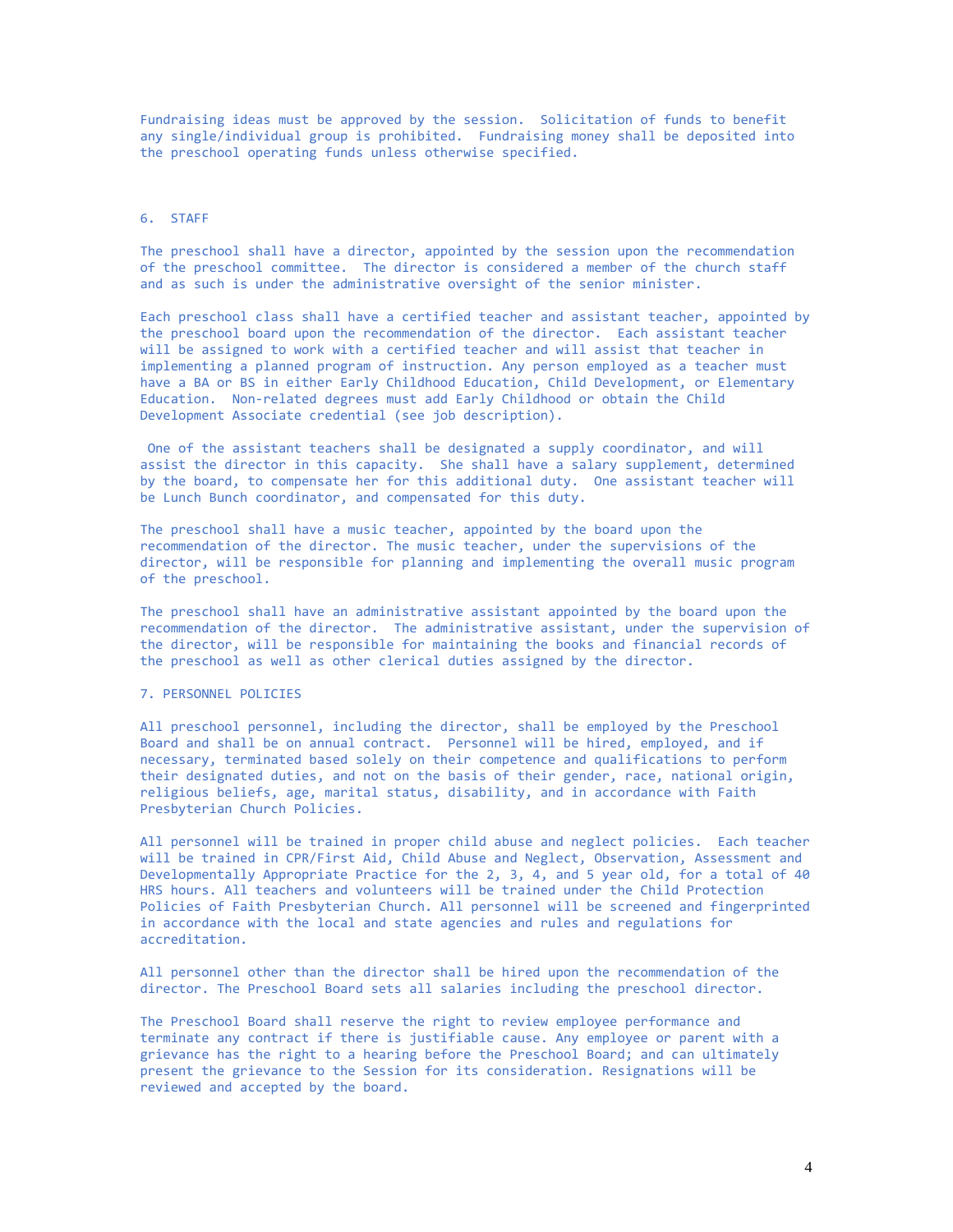The director of the preschool will be paid a retirement supplement annually. The director's salary raises should be set at the discretion of the board independent of the teacher's salary increases. Effective from the 1987-88 school year, as a member of the church staff,the director shall be offered insurance through Capital Health Plan.

Teachers and assistant teachers are nine and one half-month employees. The director and administrative assistant hours are to be determined by the preschool board.

The normal workday is 8:30 a.m. to 12:45 p.m., Monday through Friday for all teaching staff. With the following exceptions: The music teacher's work schedule is to be determined by the director. The Administrative Assistant's work schedule is to be determined by the director/board. The preschool director is on annual contract with hours to be determined by the preschool Board.

The preschool will follow the Leon County schools calendar to the best that it can with religious days being observed like Easter Monday and Good Friday. Holidays will generally coincide with the public school holidays, except for their teacher planning days.

#### Benefits:

Each teacher and assistant teacher will be allowed 9 days of personal/sick leave. All days absent, either sick or personal, must come from these 9 days allowed. Further absence will be leave without pay. Substitutes will be paid by the school at a rate of substitute pay. Unused sick leave will be paid to the teachers at the end of the year as an additional bonus if the budget allows. These same conditions shall apply to the 3-day teachers except that they shall be allowed 5 days. Ten month director and administrative assistant will be given 10 personal/sick leave days. All full time staff (30 hours a week) are offered retirement and healthcare benefits, to be paid by employee. Employer contributions will be made upon board approval when the budget allows.

The Preschool Board shall consider maternity leave or a temporary leave of absence for employees, after recommendation by the director of the preschool. Such leave will not exceed 6 weeks for maternity leave or 4 weeks for a leave of absence. Such leave will be without pay except for the unused personal/sick leave.

Any employee has the right to address the board and director in the case of an emergency, or extenuating circumstances concerning the leave of absence. Excessive and chronic tardiness may be justification for termination of employment.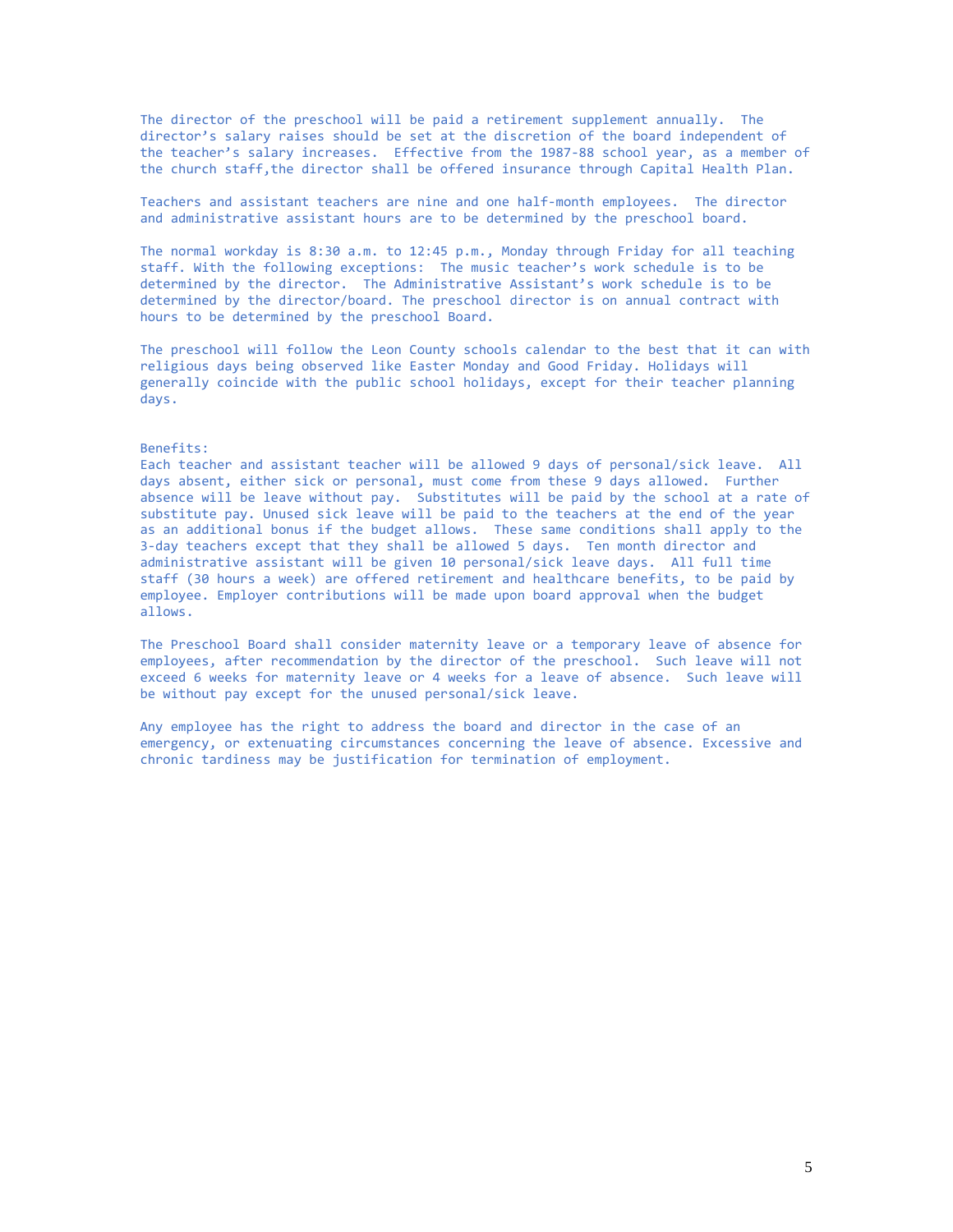JOB DESCRIPTION – DIRECTOR QUALIFICATIONS BS or BA in Elementary Education or Early Childhood Education Teaching experience in Elementary Education or Early Education Leadership and administrative experience and ability Director Credential Organization and communication skills Must have and maintain a Florida Teacher's Certificate in Elementary Education or Early Childhood Development Dedicated Christian Meet HRS requirements (Maintain Director's credential) NAEYC requirements: 9 hours of graduate hours in educational leadership or administration from a college or university with 24 college level hours in early childhood, child development, elementary education or early childhood special education that addresses child development. RESPONSIBILITIES: Implement all policies of the Preschool Board in the operation of the preschool. Conduct regular Preschool staff meetings and attend meetings of the Preschool Board and Faith Presbyterian Church professional staff. Interview and recommend all Preschool personnel to the Preschool Board. Supervise and evaluate the work of all personnel. Prepare student/parent handbook annually. Coordinate and assist teachers in the development of units of study and necessary curriculum and in the planning of special activities for the school year. Plan the Preschool weekly worship activity. Interpret the Preschool program to church, Preschool Board and prospective student's parents. Supervise the preparation of the annual projected budget for presentation to the Preschool Board and be responsible for the proper management of the approved budget. Maintain regular communication with Preschool parents and consult with them regarding student progress. Be responsible for providing a clean, healthy, safe environment for students, including coordination of the student safety on field trips. Keep informed and implement changes maintained by legislative and HRS guidelines. Assume teaching activities as assigned, or necessary. Maintain all accreditation requirements with the NAEYC. Maintain all HRS requirements for license. Cooperate with the teacher training programs of local universities. Be directly responsible for the composition of workshops, newsletters, and allnecessary publicity or information pertaining to the Preschool program. Maintain orderly files on programs, students, budgets, and staff. Plan and prepare staff meeting agendas every month.

Plan and implement Chapel program.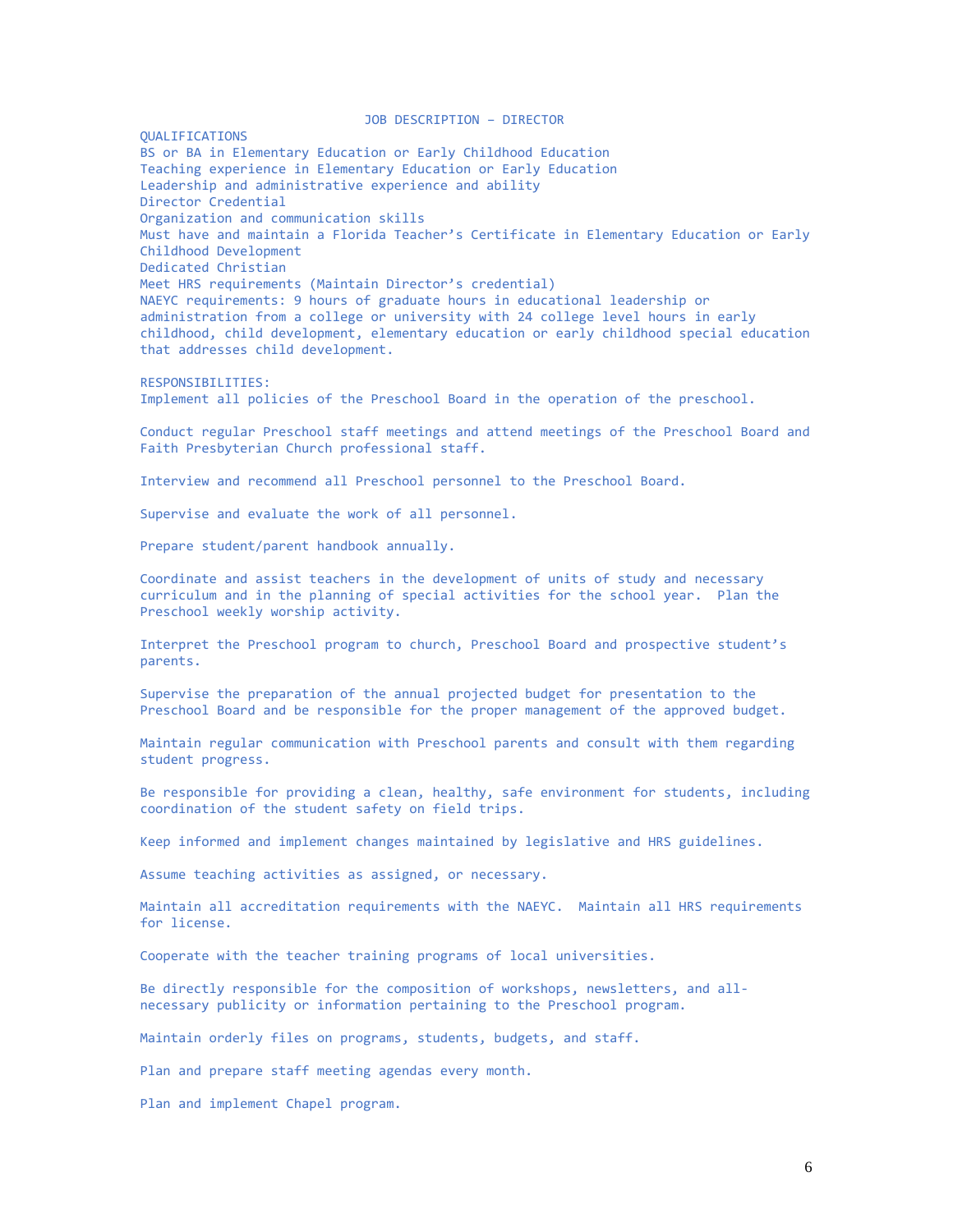#### JOB DESCRIPTION ADMINISTRATIVE ASSISTANT

QUALIFICATIONS: AA degree or better in business related field Bookkeeping skills and/or banking, accounting experience Type 50 CWPM or more Computer data base and word processing skills Telephone answering, message taking and communication skills Early childhood experience preferred Dedicated Christian Physical exam every five years Meet HRS requirements

RESPONSIBILITIES:

Bookkeeping and payroll

Responsible for posting all tuition checks. Mail notices to delinquent accounts. Keep records on each child and parents current in the computer file. Write checks and pay bills. Assist in registration of new students. Prepare a monthly statement on income and expenses. Keep books balanced and current. Make out payroll. Take deposits to the bank. Purchase office materials when needed. Prepare all extended program reports and deposits. Keep an updated list of each classroom spending account and provide the balance to teachers on a monthly basis. Assist with preparation of the annual budget submitted to the Preschool Board and Session for approval. Office/Clerical

Perform receptionist duties, answer questions and give tours to parents of prospective students. Process all incoming and outgoing mail. Distribute mail and messages to staff. Type monthly newsletter. Prepare typewritten units for teachers. Type correspondence to parents and documents pertaining to school business. Assist director in preparation of yearly student handbook. Prepare a school directory of students enrolled in each class. Communicate with parents concerning financial matters and preschool policies. Keep employment files on teachers current. Submit required background checks to health department, state, and county officials. Communicate and make information available to agency inspectors. Conduct fire drills. Maintain concern for student welfare at all times. Assist teachers when need arises.

Coordinate all in-service activities and in-service continuing education hours for the staff. Serve as liaison between school & our in-service provider, The Association of Christian Schools International. Keep in-service records up to date on all personnel. Provide staff with updated Professional In-service reports.

Attend Preschool Board meetings only at the request of the Director of the Preschool, or the Moderator of the Board.

Hours: To be determined by the director/board. Sick Leave: 10 days. Call Director when out. Calendar generally follows the public school year calendar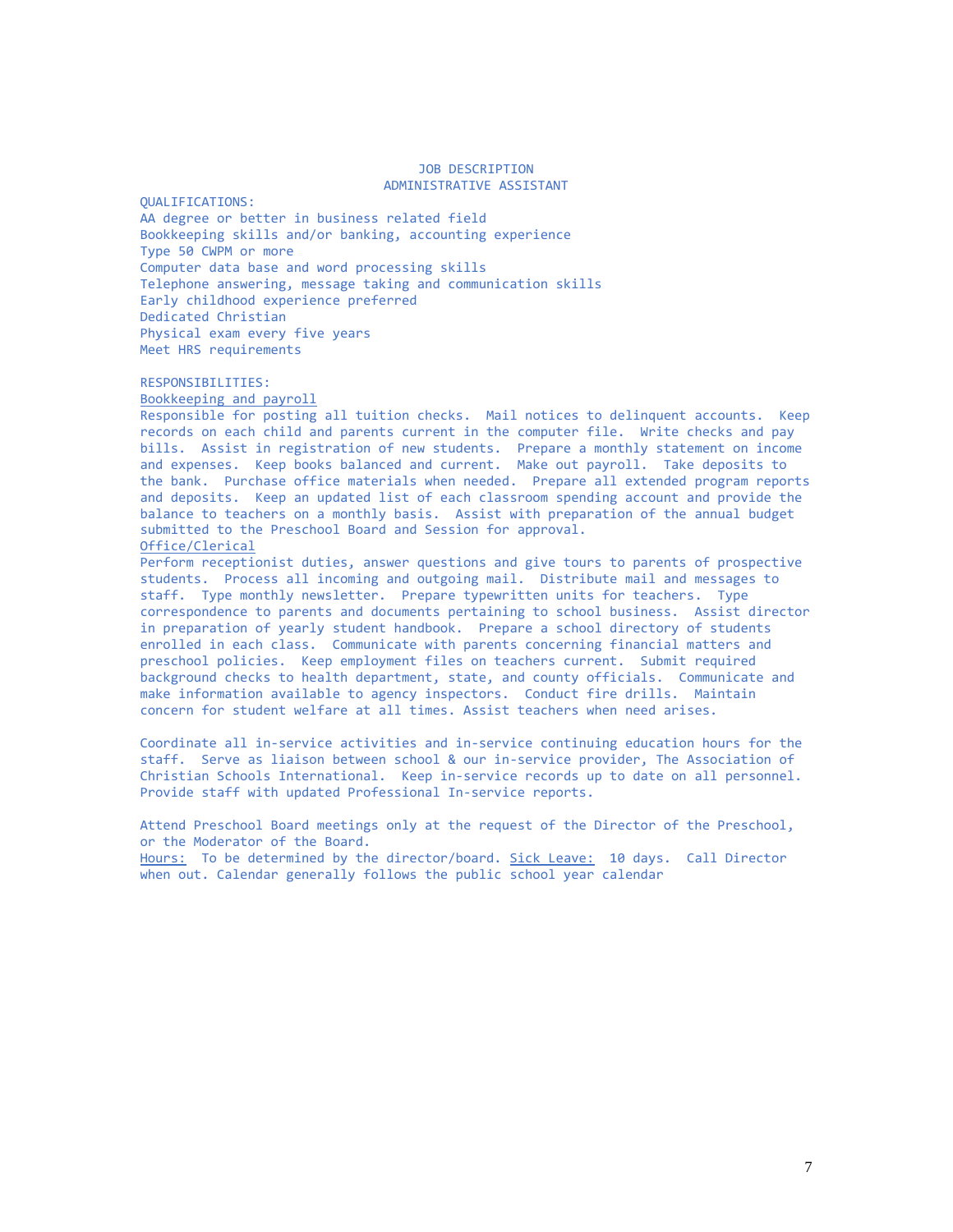## JOB DESCRIPTION MUSIC DIRECTOR

#### QUALIFICATIONS:

Bachelors Degree in Music or Music Education or equivalent in experience or extended courses and workshops Knowledge of development process of young children Ability to play a musical instrument Dedicated Christian

RESPONSIBILITIES:

Have a complete planning process based on a diagnostic and prescriptive approach. Prepare lesson plans weekly. Report monthly units of study. Set long range goals.

Christian beliefs and scripture will be reflected in all units of study on a daily basis.

Foster good human relationships. Show respect for and work cooperatively with coworker, students, and parents. Display a genuine concern for the total development of each child.

Responsible for coordinating and implementing all music instruction and activities correlated with units of classroom study.

Responsible for planning two (2) programs for student families during the year, on primarily religious (Christmas) and one secular (end of year).

Plan for chapel music with the preschool director.

Be punctual and prepared in advance of the arrival of the children. Greet them at the door with personal contact.

Actively seek parent involvement for enrichment activities.

Keep the classroom attractive and orderly. Report any maintenance needs.

See that the physical plant is not abused. Be energy conscious.

HOURS OF WORK: Determined by the director. Extra practice sessions for programs. Nine days sick leave, notify director when absent.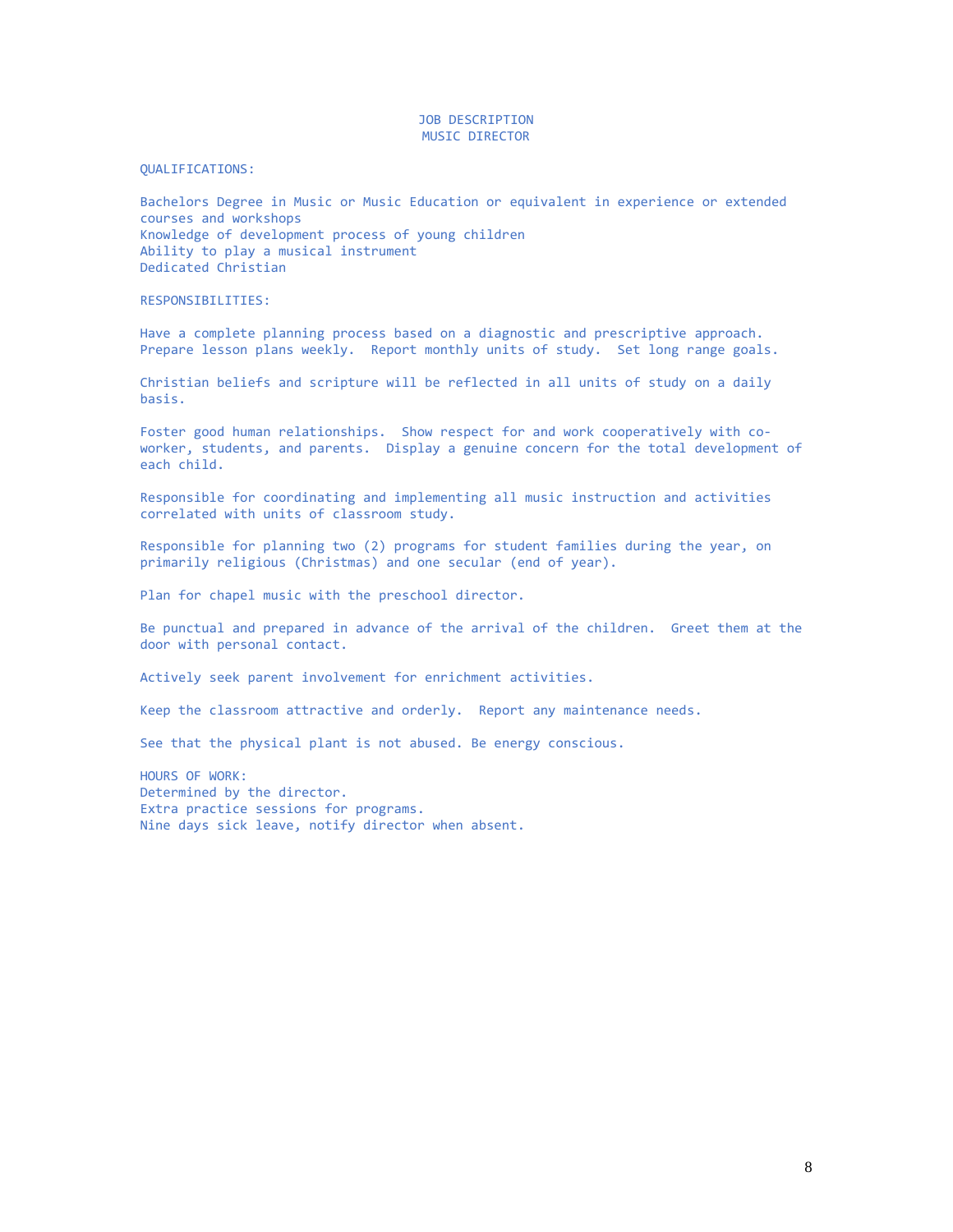## JOB DESCRIPTION TEACHER

QUALIFICATIONS:

BS or BA in Elementary Education or Early Childhood Education Non related BS/BA degrees must add early childhood education or obtain the Child Development Associate credential Experience in working with young children Physical examination every 5 years Dedicated Christian Teaching Certificate or (CDA credential)

## RESPONSIBILITIES:

Plan all units in accordance with the curriculum guide and follow the scope and sequence. Have a complete planning process based on a diagnostic and prescriptive approach. Prepare lesson plans weekly. Report monthly units of study to the director. Set long range goals. Attend all monthly staff meetings. Meet with and plan with the assistant teacher on a weekly/regular basis.

Christian beliefs and scripture will be reflected in all units of study on a daily basis.

Foster good human relationships. Show respect and work cooperatively with co-workers, students, and parents. Display a genuine concern for the total development of each child.

Be punctual and prepared in advance for the arrival of the children. Greet them at the door with personal contact.

Schedule two (2) parent conferences, one formal and one informal during the school year. Keep communication with parents open at all times.

Select parents to go on field trips.

Actively seek parent involvement for enrichment activities.

Manage the supervision of the assigned teachers, classroom safety and all class activities.

Keep the classroom attractive and orderly. Report any maintenance needs.

See that the physical plant is not abused. Be energy conscious.

Take continuing education/in-service classes as needed to remain certified.

Participate with continuing education courses to meet and maintain compliance with DCF and NAEYC accreditation standards.

VPK Teachers: Administer and score the state VPK assessments (for periods 1,2,3) Kindergarten Teacher: Administer & score Scholastic Readiness Test. Keep curriculum folders on each child current & forward to next school they attend. Record FLKRS scores online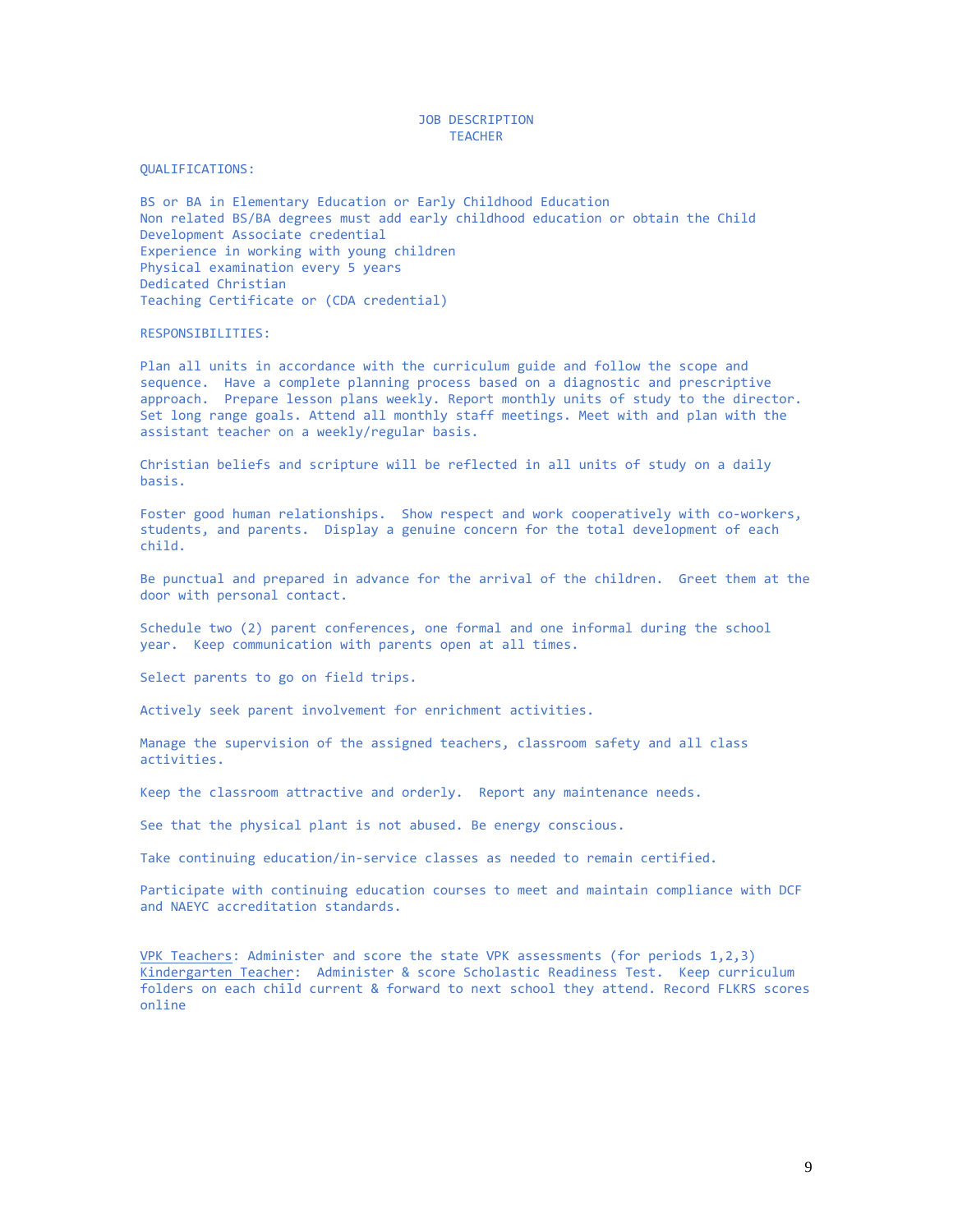JOB DESCRIPTION ASSISTANT TEACHER

#### QUALIFICATIONS:

Child Development Associate Credential preferred Experience working with young children Love of children and a desire to work with preschool aged children Physical examination every 5 years Dedicated Christian High School Diploma

RESPONSIBILITIES (under the direct supervision of lead teacher):

Assist head teachers in preparing for and implementing the day's activities.

Attend all monthly staff meetings.

Prepare art materials. Have all classroom supplies available at the beginning of the day.

Prepare snacks.

Assist in the academic program being assigned according to need.

Assist in supervision of children. Take primary responsibility as directed by teacher.

Be energy conscious and conscious of the general well being of the physical plant. Make sure restrooms are supplied with paper products and toiletries at the beginning of the day.

Maintain good human relationships. Show respect for and work cooperatively with coworkers.

Assist with rainy day drop-off on a rotating basis with the other assistant teachers.

Responsible for keeping the room clean and safe for the children. Clean tables and counter tops daily.

Maintain daily classroom attendance record.

Assist in preparation of bulletin boards as needed by lead teachers.

Be punctual and prepared in advance of the arrival of the children. Greet them at the door with personal contact.

Participate with continuing education courses to meet and maintain compliance with DCF and NAEYC accreditation standards.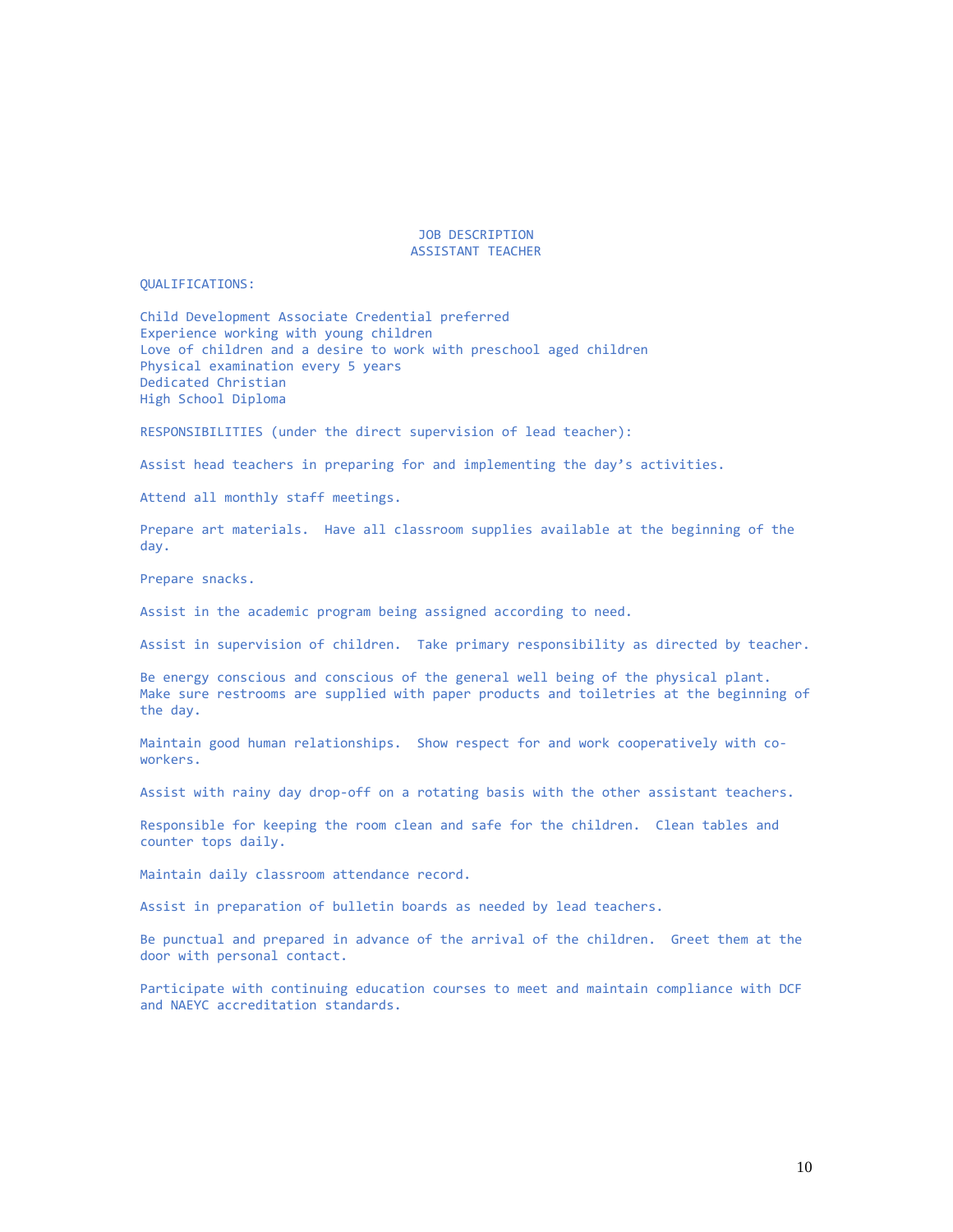## JOB DESCRIPTION

## ASSISTANT TEACHER/SUPPLY COORDINATOR

#### RESPONSIBILITIES:

Responsibilities are the same as for assistant teacher.

Maintain inventory of supplies current and up to date.

Submit bids and order supplies in cooperation with Director and within budget.

Reports to work one week earlier than teachers do in August to prepare supplies for school year.

## LUNCH BUNCH COORDINATOR(S)

Responsible for scheduling & maintaining a current list of teachers working for Lunch Bunch. A small additional supplement per year will be added to the coordinator's salary.

### MORNING PROGRAM COORDINATOR

Responsible for the children who attend the Morning Program. The program begins at 8:00 a.m. and runs until 8:45 a.m. This person is expected to be here at 8:00, and will be paid an additional supplement.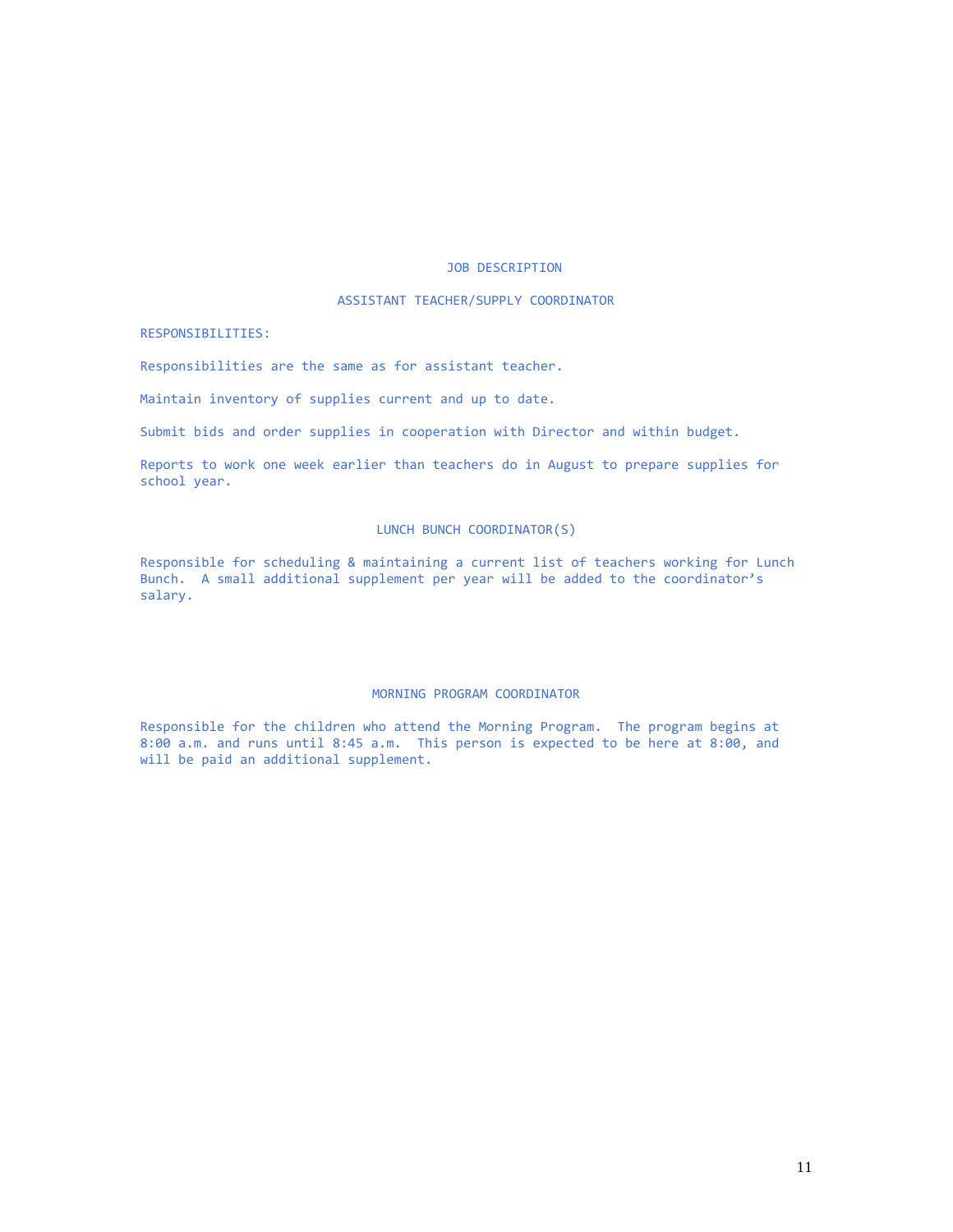## Standards of Ethical Conduct

(adapted from the Code of Ethics of the Education Profession in Florida and Principles of Professional Conduct for the Education Profession in Florida)

1. Our school values the worth and dignity of every person, the pursuit of truth, devotion to excellence, acquisition of knowledge, and the nurture of democratic citizenship. Essential to the achievement of these standards are the freedom to learn and to teach and the guarantee of equal opportunity for all.

2. Our primary concern is the student and the development of the student's potential. Employees will therefore strive for professional growth and will seek to exercise the best professional judgment and integrity.

3. Concern for the student requires that our instructional personnel:

a. Shall make reasonable effort to protect the student from conditions harmful

to learning and/or to the student's mental and/or physical health and/or safety.

b. Shall not unreasonably restrain a student from independent action in pursuit of learning.

c. Shall not unreasonably deny a student access to diverse points of view.

d. Shall not intentionally suppress or distort subject matter relevant to a student's academic program.

e. Shall not intentionally expose a student to unnecessary embarrassment or disparagement.

f. Shall not intentionally violate or deny a student's legal rights.

g. Shall not harass or discriminate against any student on the basis of race, color, religion, sex, age, national or ethnic origin, political beliefs, marital status, handicapping condition, sexual orientation, or social and family background and shall make reasonable effort to assure that each student is protected from harassment or discrimination.

h. Shall not exploit a relationship with a student for personal gain or advantage.

i. Shall keep in confidence personally identifiable information obtained in the course of professional service, unless disclosure serves professional purposes or is required by law.

4. Aware of the importance of maintaining the respect and confidence of colleagues, of students, of parents, and of the community, employees of our school must display the highest degree of ethical conduct. This commitment requires that our employees:

a. Shall maintain honesty in all professional dealings.

b. Shall not on the basis of race, color, religion, sex, age, national or ethnic origin, political beliefs, marital status, handicapping condition if otherwise qualified, or social and family background deny to a colleague professional benefits or advantages or participation in any professional organization. 39 c. Shall not interfere with a colleague's exercise of political or civil rights and responsibilities.

d. Shall not engage in harassment or discriminatory conduct which unreasonably interferes with an individual's performance of professional or work responsibilities or with the orderly processes of education or which creates a hostile, intimidating, abusive, offensive, or oppressive environment; and, further, shall make reasonable effort to assure that each individual is protected from such harassment or discrimination.

e. Shall not make malicious or intentionally false statements about a colleague.

#### Training Requirement

All instructional personnel and administrators are required as a condition of employment to complete training on these standards of ethical conduct. Reporting Misconduct by Instructional Personnel and Administrators All employees and administrators have an obligation to report misconduct by instructional personnel and school administrators which affects the health, safety, or welfare of a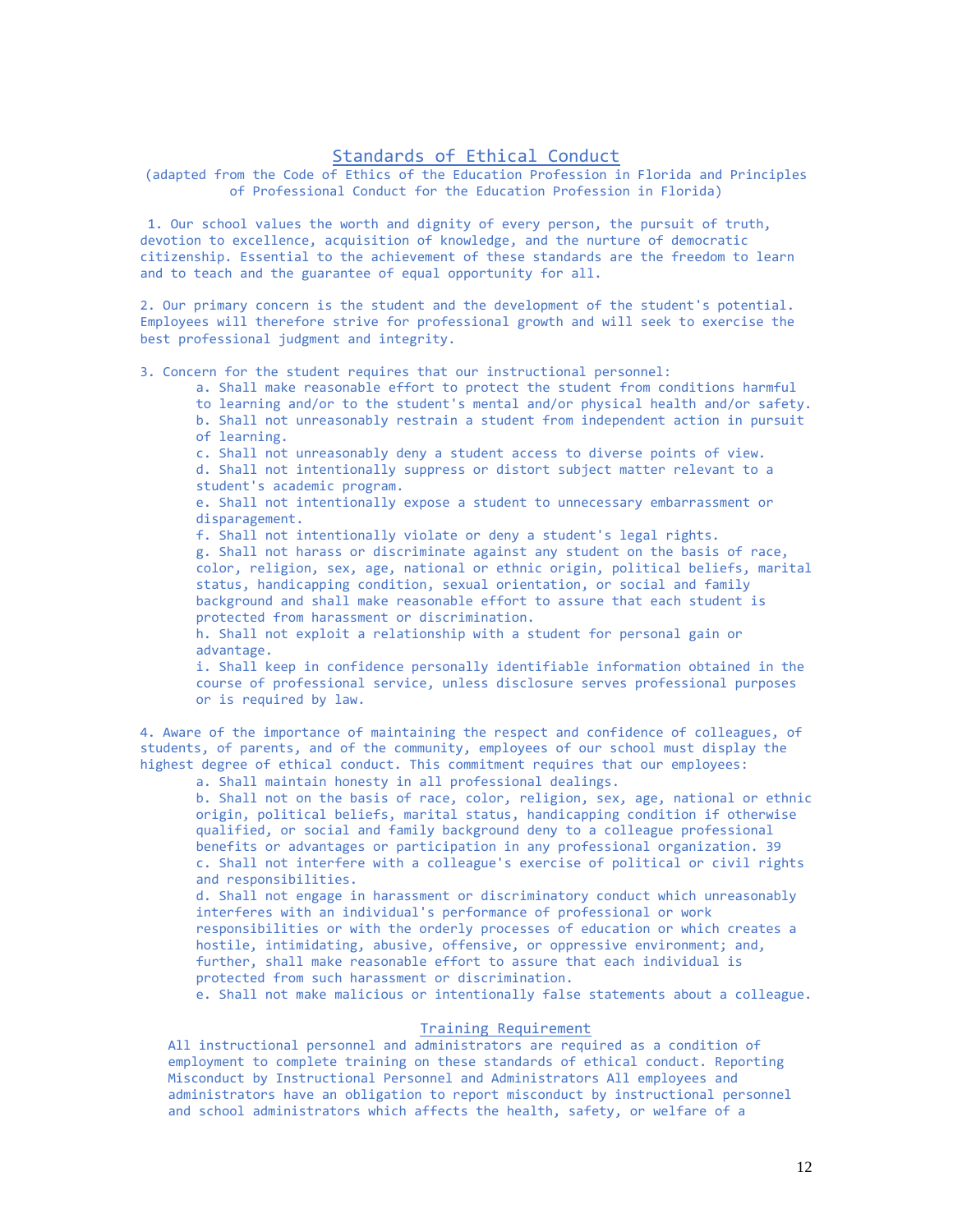student. Examples of misconduct include obscene language, drug and alcohol use, disparaging comments, prejudice or bigotry, sexual innuendo, cheating or testing violations, physical aggression, and accepting or offering favors. Reports of misconduct of employees should be made to the school director. Reports of misconduct committed by administrators should be made to the Faith Presbyterian Church Preschool Board Moderator. Legally sufficient allegations of misconduct by Florida certified educators will be reported to the Office of Professional Practices Services. Policies and procedures for reporting misconduct by instructional personnel or school administrators which affects the health, safety, or welfare of a student are posted in the teachers' preschool conference room and in our handbook on our website at [www.faithpreschooltally.org.](http://www.faithpreschooltally.org/)

# Reporting Child Abuse, Abandonment or Neglect

All employees and agents have an affirmative duty to report all actual or suspected cases of child abuse, abandonment, or neglect. Call 1-800-96- ABUSE or report online at: [http://www.dcf.state.fl.us/abuse/report/.](http://www.dcf.state.fl.us/abuse/report/)

## Signs of Physical Abuse

The child may have unexplained bruises, welts, cuts, or other injuries; broken bones; or burns. A child experiencing physical abuse may seem withdrawn or depressed, seem afraid to go home or 40 may run away, shy away from physical contact, be aggressive, or wear inappropriate clothing to hide injuries. Signs of Sexual Abuse The child may have torn, stained or bloody underwear, trouble walking or sitting, pain or itching in genital area, or a sexually transmitted disease. A child experiencing sexual abuse may have unusual knowledge of sex or act seductively, fear a particular person, seem withdrawn or depressed, gain or lose weight suddenly, shy away from physical contact, or run away from home. Signs of Neglect The child may have unattended medical needs, little or no supervision at home, poor hygiene, or appear underweight. A child experiencing neglect may be frequently tired or hungry, steal food, or appear overly needy for adult attention. Patterns of Abuse Serious abuse usually involves a combination of factors. While a single sign may not be significant, a pattern of physical or behavioral signs is a serious indicator and should be reported.

## Liability Protections

Any person, official, or institution participating in good faith in any act authorized or required by law, or reporting in good faith any instance of child abuse, abandonment, or neglect to the department or any law enforcement agency, shall be immune from any civil or criminal liability which might otherwise result by reason of such action. (F.S. 39.203) An employer who discloses information about a former or current employee to a prospective employer of the former or current employee upon request of the prospective employer or of the former or current employee is immune from civil liability for such disclosure or its consequences unless it is shown by clear and convincing evidence that the information disclosed by the former or current employer was knowingly false or violated any civil right of the former or current employee protected under F.S. Chapter 760. (F.S. 768.095) 6 Raina Turner Raina.Turner@fldoe.org Charlotte Collier Desoto Highlands Indian River Lee Manatee Martin Monroe